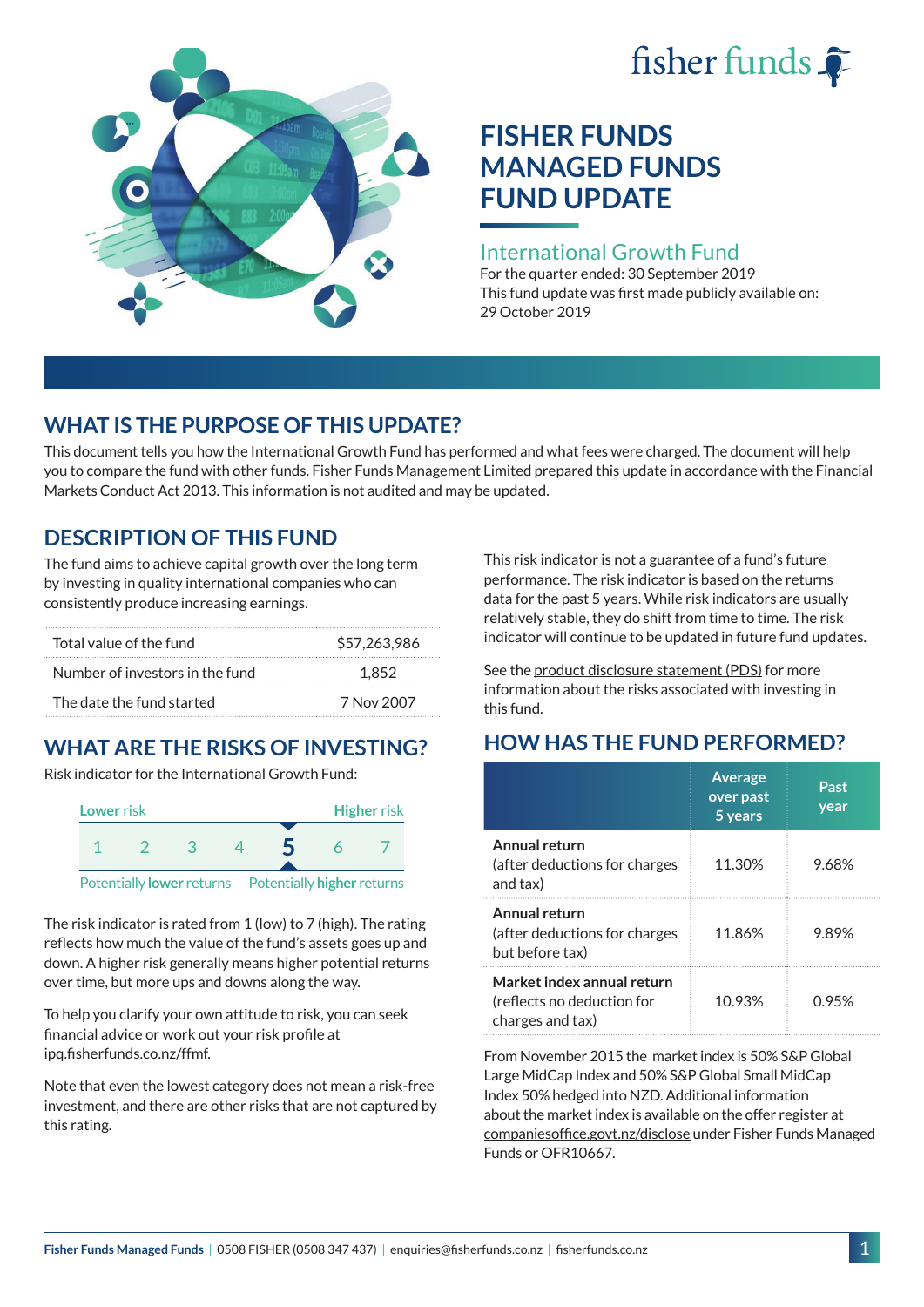### **ANNUAL RETURN GRAPH**



This shows the return after fund charges and tax for each of the last 10 years ending 31 March. The last bar shows the average annual return for the last 10 years, up to 30 September 2019.

**Important:** This does not tell you how the fund will perform in the future.

Returns in this update are after tax at the highest prescribed investor rate (PIR) of tax for an individual New Zealand resident. Your tax may be lower. The market index return reflects no deduction for charges and tax.

#### **WHAT FEES ARE INVESTORS CHARGED?**

Investors in the International Growth Fund are charged fund charges that include GST. In the year to 31 March 2019 these were:

|                                                | % of net asset value |
|------------------------------------------------|----------------------|
| <b>Total fund charges</b>                      | 2.30%                |
| Which are made up of:                          |                      |
| Total management and<br>administration charges | 1.44%                |
| Inding:                                        |                      |
| Manager's basic fee                            | 1.27%                |
| Other management and<br>administration charges | 0.17 <sup>%</sup>    |
| Total performance-based fees <sup>1</sup>      | 0.86%                |

Small differences in fees and charges can have a big impact on your investment over the long term.

#### **EXAMPLE OF HOW THIS APPLIES TO AN INVESTOR**

Katie had \$10,000 in the fund at the start of the year and did not make any further contributions. At the end of the year, Katie received a return after fund charges were deducted of \$968 (that is 9.68% of her initial \$10,000). Katie did not pay other charges. This gives Katie a total return after tax of \$968 for the year.

## **WHAT DOES THE FUND INVEST IN?**

#### **Actual investment mix**

This shows the types of assets that the fund invests in.



#### **Target investment mix**

This shows the mix of assets that the fund generally intends to invest in.